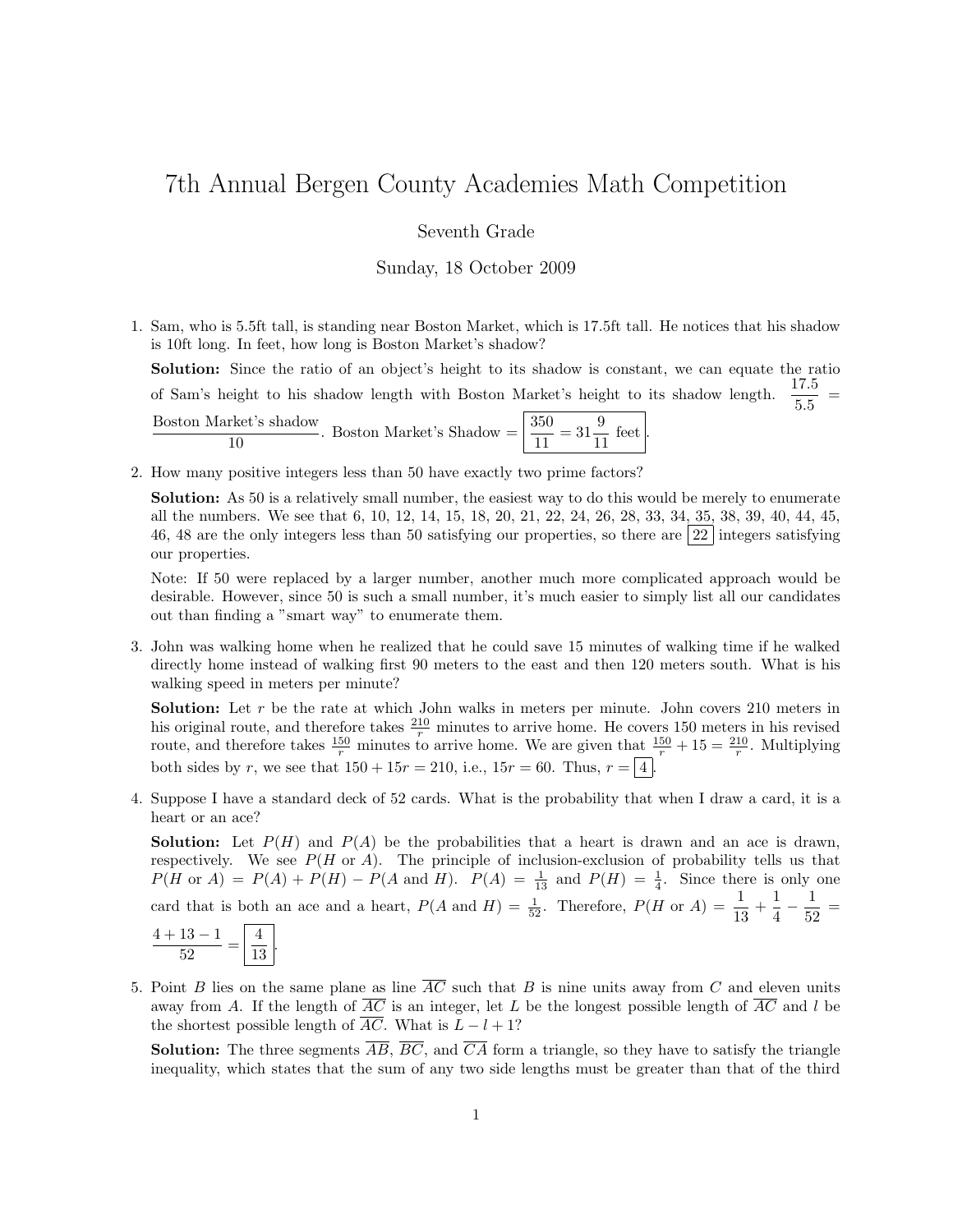side. Therefore,  $\overline{AC} + \overline{BC} > \overline{AB}$  and  $\overline{AB} + \overline{BC} > \overline{CA}$ . Substituting numbers, we have  $\overline{AC} + 9 > 11$ and  $9 + 11 > \overline{AC}$ , which follows that  $20 > \overline{AC} > 2$ , so  $L = 19$  and  $l = 3$ . As a result,  $L - l + 1 =$  $19 - 3 + 1 = |17|$ .

6. The ratio of a to b is 5 : 1 and the ratio of b to c is  $\frac{3}{2}$  $\frac{3}{2}$ . What is  $a : c$ ?

**Solution:** The problem tells us that  $\frac{a}{b} = 5$  and  $\frac{b}{c} = \frac{3}{2}$ . Multiplying these two equations together, we see that  $a : c = \frac{a}{c} = \frac{15}{2}$  $\frac{1}{2}$ 

7. What is the maximum possible number of intersection points among three circles and three lines, all arranged in the same plane?

Solution: Just like a three-way Venn diagram, 3 circles will intersect in at most 6 places. The maximum amount of times the first line can intersect the 3 circles is twice for each circle - 6 points. The second line can cross each circle twice and the first line once - 7 more intersections. The third line can cross each circle twice and the first and second lines - 8 more points.  $6+6+7+8 = 27$  intersections.

8. What is the next term in the following sequence?

.

$$
1, 2, -2, 4, 4, 6, -8, 8, 16, 10, \dots
$$

**Solution:** Let our sequence be  $a_1, a_2, \ldots$ . At all the even spots, we have exactly the even numbers. For example,  $a_2 = 2$  and  $a_4 = 4$ . On the other hand, at the odd spots, we have powers of -2: at the first odd spot, we have 1; at the second, we have -2; at the third, we have 4. This continues on. The next term in our sequence has an odd spot in the sequence, and is thus the next power of -2, so our answer is  $|-32|$ .

9. Let  $|x|$  be the greatest integer less than or equal to x and  $[x]$  be the least integer greater than or equal to x. Evaluate  $10[-1.7] + 3.3-3$ .

Solution:  $[-1.7] = -2$ , so we wish to find  $10[-2 + 3.3] - 3 = 10[1.3] - 3$ . Since  $[1.3] = 2$ , we have  $10[1.3] - 3 = 20 - 3$ , giving a final answer of |17

10. In  $\triangle ABC$ ,  $\overline{AB} = 5$ ,  $\overline{AC} = 6$ , and  $\overline{BC} = 7$ . Find the area of  $\triangle ABC$ . **Solution:** Solution 1: Let  $s = \frac{AB + BC + CA}{2} = \frac{5+6+7}{2} = 9$ . By Heron's formula,

$$
[ABC] = \sqrt{s(s-a)(s-b)(s-c)} = \sqrt{9 \cdot 4 \cdot 3 \cdot 2} = 6\sqrt{6}
$$

Solution 2: Let  $A_1$  be the foot of the altitude from A to  $\overline{BC}$ . We wish to find the length  $AA_1$ . Let  $x = CA_1$ ; we have that  $BA_1 = 7 - x$ . By the Pythagorean theorem, we have  $AA_1^2 = AC^2 - A_1C^2 =$  $AB^2 - BA_1^2$ , that is,  $AA_1^2 = 36 - x^2 = 25 - (7 - x)^2$ . Rearranging,  $60 = 14x$ , so  $x = \frac{30}{7}$ . We thus have that  $AA_1^2 = 36 - \frac{900}{49} = \frac{864}{49}$ . It follows that  $AA_1 = \sqrt{\frac{864}{49}} = \frac{12\sqrt{6}}{7}$ . The area of  $\triangle ABC$  is therefore  $\frac{AA_1 \cdot BC}{2} = \boxed{6}$ √  $6<sup>2</sup>$ 

11. Alex, Brian, Charles, David, and Ed competed in a race, in which no one tied. Given that Alex beat Charles, Brian beat David and Ed, and Charles beat David, how many different orders of finishers could there have been?

**Solution:** Assign to  $A$ ,  $B$ ,  $C$ ,  $D$ , and  $E$  the integers 1-5, with the higher integer representing the higher place. The problem tells us that  $A > C > D$ . We do casework on the location of E. If  $A > C > D > E$ , then  $B > A$ ,  $A > B > C$ , or  $C > B > D$  are our possible orderings, so there are 3 orderings in this case. If  $A > C > E > D$ , then  $B > A$ ,  $A > B > C$ , and  $C > B > E$  are our possible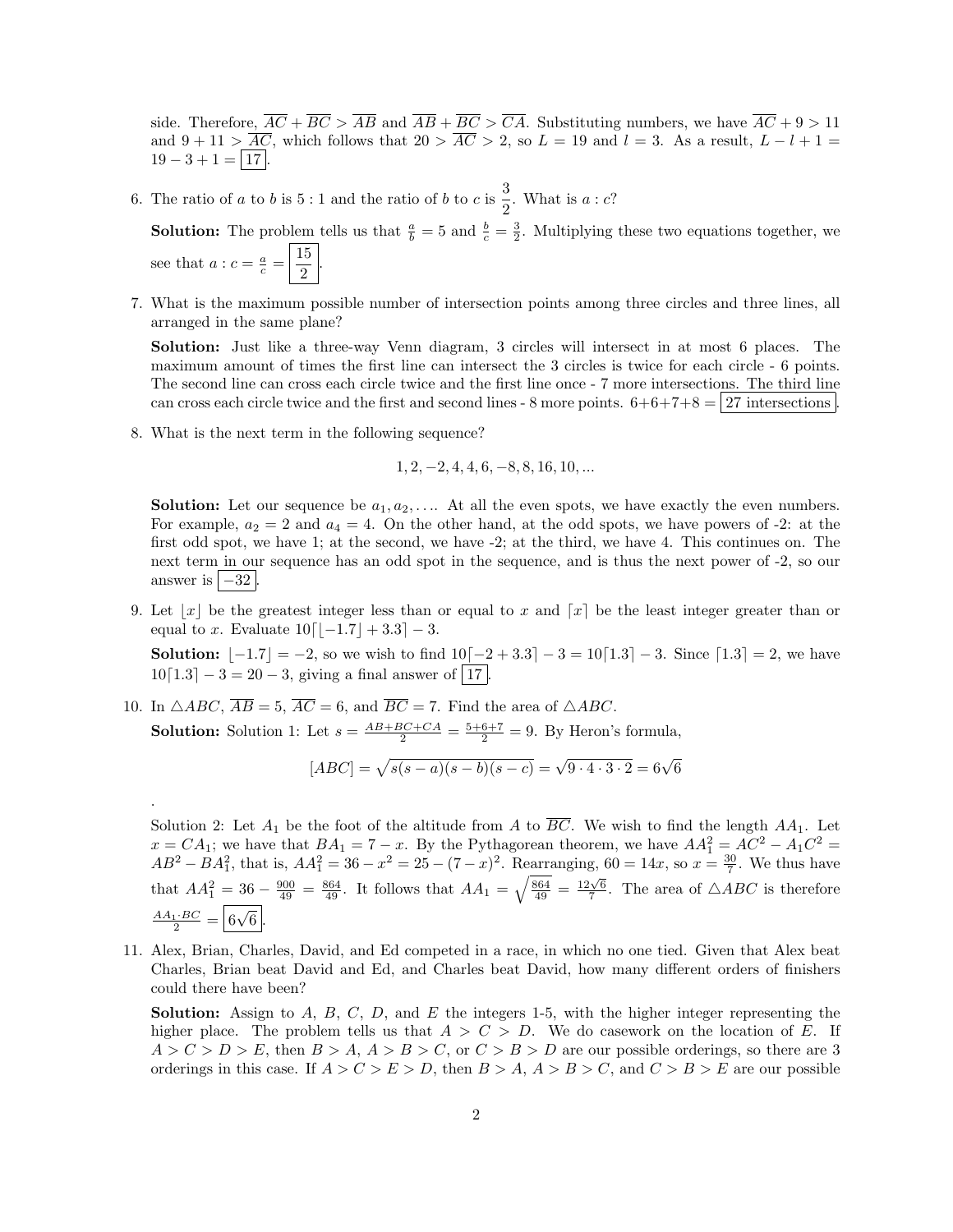orderings, so there are 3 possible orderings in this case. If  $A > E > C > D$ , we have that either  $B > A$ or  $A > B > E$ , yielding 2 possible orderings. If  $E > A > C > D$ , we see that we must have  $B > E$ , yielding only one ordering. Thus, there are  $|9|$  possible orderings.

The list of all nine orderings is:

 $A > C > B > D > E$  $A > B > C > D > E$  $B > A > C > D > E$  $A > C > B > E > D$  $A > B > C > E > D$  $B > A > C > E > D$  $A > B > E > C > D$  $B > A > E > C > D$  $B > E > A > C > D$ 

12. Let circle A have radius R, where R is a positive integer between 1 and 10 inclusive. We also know that R has four distinct positive integer divisors. Find the sum of all possible areas of A.

Solution: The positive integers between 1 and 10 inclusive that have four distinct positive integer divisors are 6, 8, and 10. Therefore, the possible values of the area of A are  $6^2 \cdot \pi$ ,  $8^2 \cdot \pi$ , and  $10^2 \cdot \pi$ , that is,  $36\pi$ ,  $64\pi$ , and  $100\pi$ . Therefore, the sum of all possible areas of A is  $200\pi$ .

13. A six-sided die is rolled four times. What is the probability that two sixes are rolled consecutively?

Solution: If only two sixes are rolled, they can be rolled consecutively in three ways (66xx, x66x, xx66) (x indicates an arbitrary roll of anything except for a 6). Each of these has probability of  $(5/6)^2 \cdot (1/6)^2$  $= 25/1296$ . If three sixes are rolled, two can be rolled consecutively in four ways (666x, 66x6, 6x66, x666), each with probability  $(5/6) \cdot (1/6)^3 = 5/1296$ . If four sixes are rolled, there is only one possible configuration (6666) with probability  $(1/6)^4 = 1/1296$ . So the total probability of two sixes being rolled consecutively is  $3 \cdot (25/1296) + 4 \cdot (5/1296) + 1 \cdot (1/1296) = 96/1296 = |2/27|$ 

14. When the elements in the set  $\left\{\frac{\pi}{2}\right\}$  $\frac{\pi}{2}, \frac{\pi}{2}$  $\frac{\pi}{2} \cdot \frac{\pi}{3}$  $\frac{\pi}{3}, \left(\frac{\pi}{3}\right)$ 3  $\Big)^2 \cdot \frac{\pi}{4}$ 4 are simplified to lowest terms, what is the maximum value?

Solution: The first thing to note is that writing our fractions in lowest terms won't change their values. Note that  $\frac{\pi}{3} > 1$ , so  $\frac{\pi}{2} \cdot \frac{\pi}{3} > \frac{\pi}{2}$ . Furthermore, since  $6 > \pi$ ,  $36\pi^2 > 6\pi^3$ . Rearrange to get

 $\frac{\pi^2}{6} > \frac{\pi^3}{36}$ , that is,  $\frac{\pi}{2} \cdot \frac{\pi}{3} > (\frac{\pi}{3})^2 \cdot \frac{\pi}{4}$ , so  $\frac{\pi}{3} \cdot \frac{\pi}{2} = \frac{\pi^2}{6}$  $\frac{1}{6}$  yields the maximum element in our set.

15. Let the number *n* be your answer for this problem. What is  $6 - \frac{9}{5}$  $\frac{5}{n}$ ?

**Solution:** Since *n* is the answer to our problem, we have that  $\frac{6n-9}{n} = n$ . Multiply both sides by *n* to get  $6n - 9 = n^2$ , or  $(n - 3)^2 = 0$ . The only solution to this is 3, so the answer to our problem must be  $\vert 3 \vert$ 

16. Express  $0.123\overline{45}$  as a fraction.

**Solution:** Let  $x = 0.123\overline{45}$ . Then  $1000x = 123 + 0.\overline{45}$ . But  $0.\overline{45} = \frac{45}{99} = \frac{5}{11}$ . Thus,  $x = \frac{123 + \frac{5}{11}}{1000}$  $\frac{1358}{11000} = \frac{679}{5500}$  $\frac{0.6}{5500}$ .

17. There are four pandas being sent off to four zoos, with each panda going to a random zoo. What is the probability that one zoo gets all four pandas?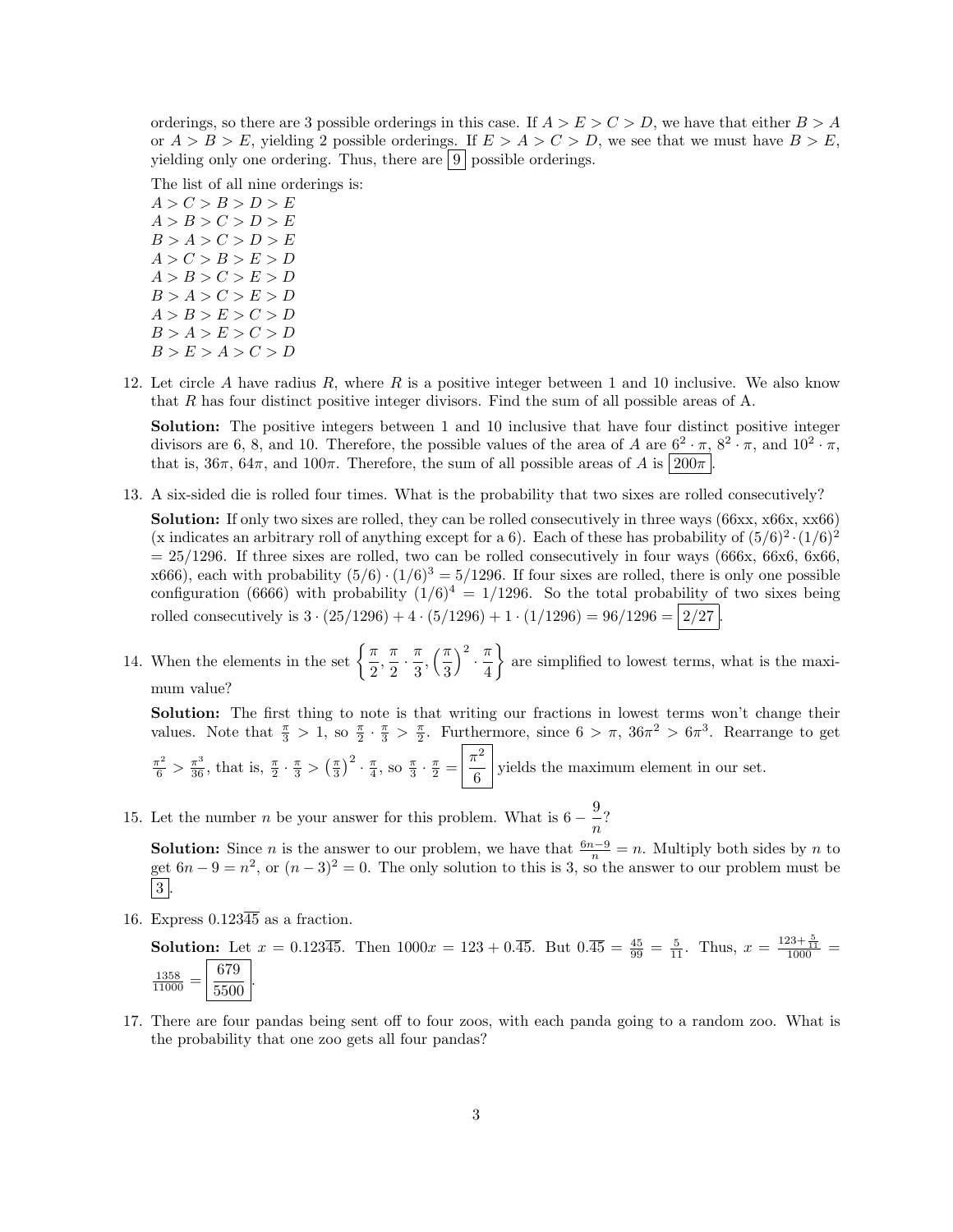**Solution:** For each zoo, there is a  $\frac{1}{4}$  chance of that panda going to that zoo. Thus, the probability that any particular zoo gets all four pandas is  $\frac{1}{4^4}$ . Since there are four zoos, our answer is  $4 \cdot \frac{1}{4^4} = \frac{1}{64}$ 64 .

18. Kamran got an iPod touch and wanted to measure its battery life. After five runs, he recorded the following times in hours: 22.7, 19.125, 14.3, 23, and 20.875. What was the average battery life in hours?

Solution:

.

$$
\frac{22.7 + 19.125 + 14.3 + 23 + 20.875}{5} = \frac{(22.7 + 14.3) + (20.875 + 19.125) + 23)}{5}
$$

$$
= \frac{37 + 40 + 23}{5} = \frac{100}{5} = 20
$$

19. Matt randomly picks two numbers (not necessarily distinct) out of the set  $\{\pi, 2,$ √  ${2, 3.5}$ . Let p be the probability that the sum of the two numbers is an integer, and let  $q$  be the probability that the product of the two numbers is an integer. Find  $p + q$ .

Solution: The numbers are not distinct; therefore, you can choose a number more than once: there are 16 combinations altogether. To solve for  $p$ , there are only two pairs that can be added together to form an integer: (2, 2) and (3.5, 3.5). Therefore p must be  $\frac{2}{16} = \frac{1}{8}$ .

There are 4 pairs that yield an integer product:  $(2, 2)$ ,  $(2, 3.5)$ ,  $(3.5, 2)$ , and  $(\sqrt{2}, \sqrt{2})$ . Therefore q must be  $\frac{4}{16} = \frac{2}{8}$ . Finally, we have  $p + q = \frac{1}{8} + \frac{2}{8} = \frac{3}{8}$  $\frac{8}{8}$ 

20. If one side of a triangle is 50 cm long and the another side is 60 cm long, how many possible integer side lengths are there for the last side?

**Solution:** We have a triangle with side lengths 50, 60, and n if and only if  $n < 60 + 50$ ,  $60 < n + 50$ . and  $50 < n+60$  (though the last condition is redundant.) Thus, we seek the number of integer solutions to  $10 < n < 110$ , that is, the number of integer solutions to  $11 \le n < 110$ . Every solution in that interval corresponds to some solution in the interval  $(1, 100)$  (just subtract 10 from every solution in that interval), and there are 99 integers in  $(1, 100)$ , so our answer is 99

- 21. Suppose  $A^2 + B^2 + C^2 = 4$  and  $AB + BC + CA = 3$ . Find  $(A + B + C)^2$ . **Solution:**  $(A + B + C)^2 = A^2 + B^2 + C^2 + 2AB + 2BC + 2CA = 4 + 6 = |10$
- 22. Mr. Holbrook runs around the track. He ran the first lap at 30 yards per minute. How fast must he run the next lap to increase his average speed to 45 yards per minute?

Solution: The average speed is equal by definition to the ratio of total distance to total time. Let d be the length of the track, and let  $x$  be the speed Mr. Holbrook runs the second lap. Then the total distance is 2*d* and the total time is  $\frac{d}{30} + \frac{d}{x}$  $\frac{d}{dx}$ . We must now solve the equation  $45 = \frac{2d}{\frac{d}{30} + \frac{d}{x}}$  $=\frac{2}{1}$  $\frac{1}{30} + \frac{1}{x}$  $=\frac{60x}{10}$  $\frac{36x}{x+30}$ , or  $45x + 1350 = 60x$ , so  $x = \frac{1350}{15}$  $\frac{388}{15} = 90.$ 

23. What is the equation of the line formed when the line  $x + 2y = 5$  is reflected across the x-axis and then the y-axis? Write your answer in the form  $Ax + By = C$ , where A, B, and C are integers and A is positive.

**Solution:** If we pick an arbitrary point  $(x, y)$  and reflect it across the x-axis, this is equivalent to replacing y by  $-y$ . Similarly, reflection across the y-axis is equivalent to replacing x by  $-x$ . Thus, since reflecting a line is equivalent to reflecting all its points, we simply replace x by  $-x$  and y by  $-y$ in our equation to obtain the line  $x + 2y = -5$ .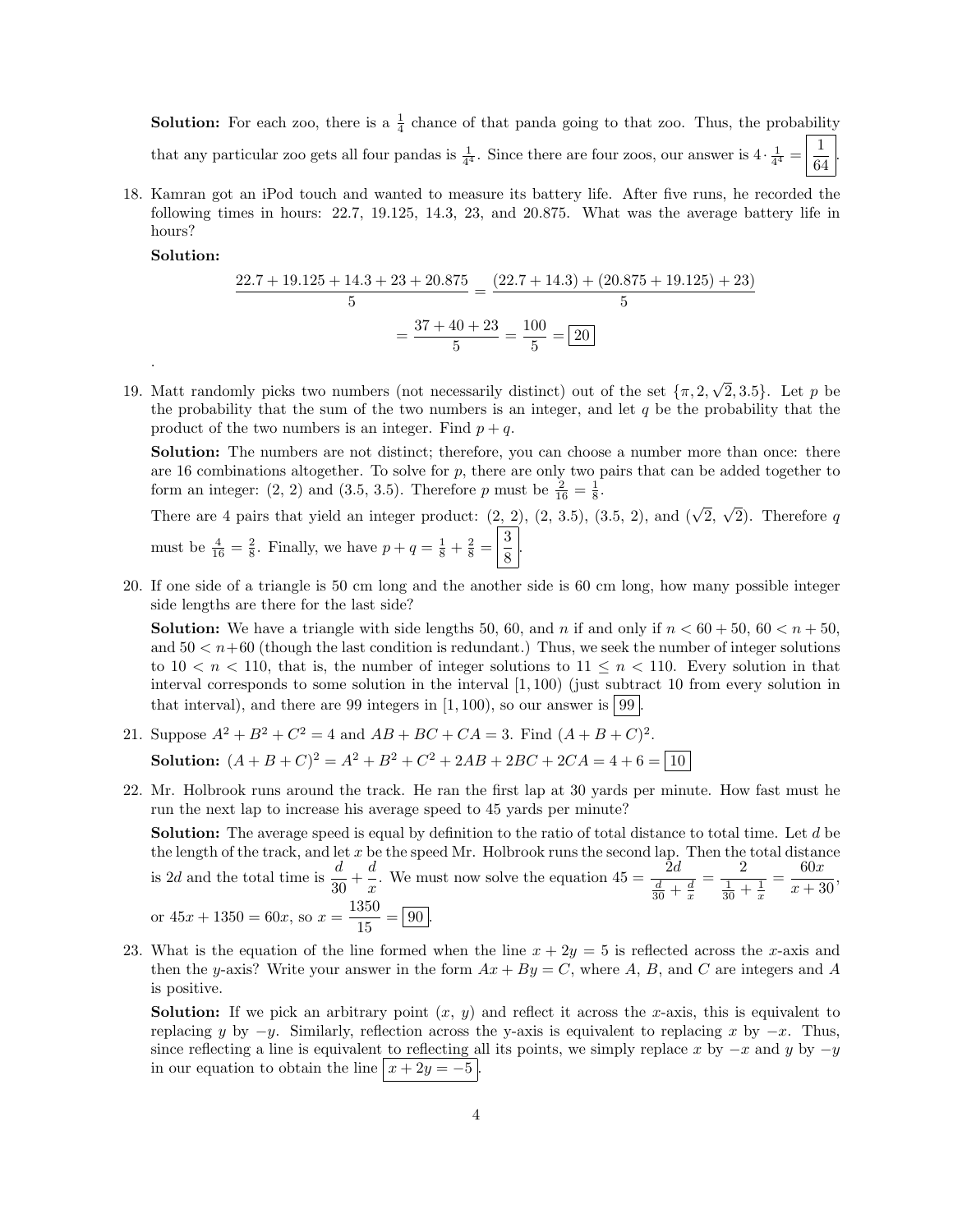24. Ashley likes to shop and is about to buy a pair of pants when she realizes that she is 12 dollars short of the price. She asks her friend Janet, who started out with .25 times the amount of money she did, to lend her 12 dollars. Janet, who has not spent any money, agrees and is left with 20 dollars. How much money did the two have in the beginning of their shopping trip combined?

Solution: After Janet lent her 12 dollars, she is left with 20 dollars. Thus, she started out with 32 dollars. Since Janet started out with one fourth the amount Ashley did, Ashley must have started out with 128 dollars. Thus, in the start, they had a total of  $128 + 32 = |160|$  dollars combined.

25. How many different ways are there to arrange the characters of the word "Puffball?"

**Solution 1:** There are  $\binom{8}{8}$ 2 spots to place the "f"'s. There are than  $\binom{6}{8}$ 2 remaining spots to place the "l"'s. There are 4! ways to arrange the remaining letters, which have no repetition, so there are a total of  $\binom{8}{8}$ 2  $\Big) \cdot \Big( \frac{6}{8}$ 2  $\cdot$  24 =  $\boxed{10080}$  ways to arrange the characters of the word "Puffball." Solution 2: There is a well-known formula that gives the answer. There are 2 pairs of 2 repetitions, and there are no other repetitions, so there are  $\frac{8!}{2!2!} = \boxed{10080}$  ways to arrange the characters of the

26. Let  $A = (3, 4)$  and  $B = (11, 10)$ . Rotate B 30<sup>o</sup> counterclockwise around A to get C. What is the area of  $\triangle ABC$ ?

**Solution:** Since point B is rotated around point A to get point C,  $\overline{AB}$  and  $\overline{AC}$  are two radii of the circle centered at A and passing through B. Therefore,  $AB = AC$ . To calculate AB, we can use the distance centered at A and passing through B. Therefore,  $AD = AC$ . To calculate AB, we can use the distance<br>formula:  $\overline{AB} = \sqrt{(11-3)^2 + (10-4)^2} = \sqrt{64+36} = 10$ . The area of a triangle is  $\frac{1}{2} \cdot b \cdot c \cdot \sin A$ , where A is the angle between sides b and c.  $m\angle A = 30^\circ$ , so  $[ABC] = \frac{1}{2} \cdot 10 \cdot 10 \cdot \sin 30^\circ = \frac{1}{2} \cdot 10 \cdot 10 \cdot \frac{1}{2} = \boxed{25}$ .

27. If a mile is 5280 feet, what is the area, in square feet, of a 0.0625 square miles?

word "Puffball."

**Solution:** If one mile is  $5280$  feet, then one square mile is  $5280<sup>2</sup>$  square feet. Therefore, the number of square feet in 0.0625 mile<sup>2</sup> is just  $\frac{5280^2}{10}$  $\frac{280^2}{16} = \left(\frac{5280}{4}\right)$ 4  $\bigg( \frac{2}{2} \bigg) = (1320)^2 = 1742400$ , so our square has  $\bigg( \frac{1742400}{2} \bigg)$ square feet.

28. Mr. Pinyan has two red balls, three blue balls, and four white balls. All balls of the same color are indistinguishable. How many ways are there of arranging the nine balls in a circle?

Solution: Let us first consider how many ways the balls can be arranged in a line. We will then divide this number by 9 since each circular arrangement can be "unfolded" into 9 different linear arrangements, implying that there are 9 times as many linear arrangements.

Suppose we made each of the balls distinguishable (say, for example, we call the red balls R1 and R2, the blue balls B1, B2, and B3, and the four white balls W1, W2, W3, and W4.) Then there would clearly be 9! ways to arrange our balls. Since our balls are indistinguishable, we have overcounted 2!  $\cdot$  3!  $\cdot$  4! times too many. Therefore, the number of ways to arrange our balls in a line is  $\frac{9!}{4!3!2!} = 1260$ . Thus, our answer is  $\frac{1260}{9} = 140$ .

29. If the perimeter of a rectangle is 28 and the length of its diagonal is 10, find its area.

**Solution:** Let l and w be the side lengths of the rectangle. Since the perimeter of the rectangle is 28, we have that  $2l+2w = 28$ , that is,  $l+w = 14$ . Since the length of its diagonal is 10, by the Pythagorean theorem,  $l^2 + w^2 = 100$ . Adding  $2lw$  to both sides, we have that  $196 = (l+w)^2 = l^2 + w^2 + 2lw$  $100 + 2lw$ . Solving for lw, we get 48

30. Suppose  $P(x) = x(x+1)(x+2)(x+3)(x+4)(x+5)(x+6)$ . Find the greatest common factor of  $P(1)$ ,  $P(2), P(3), ...$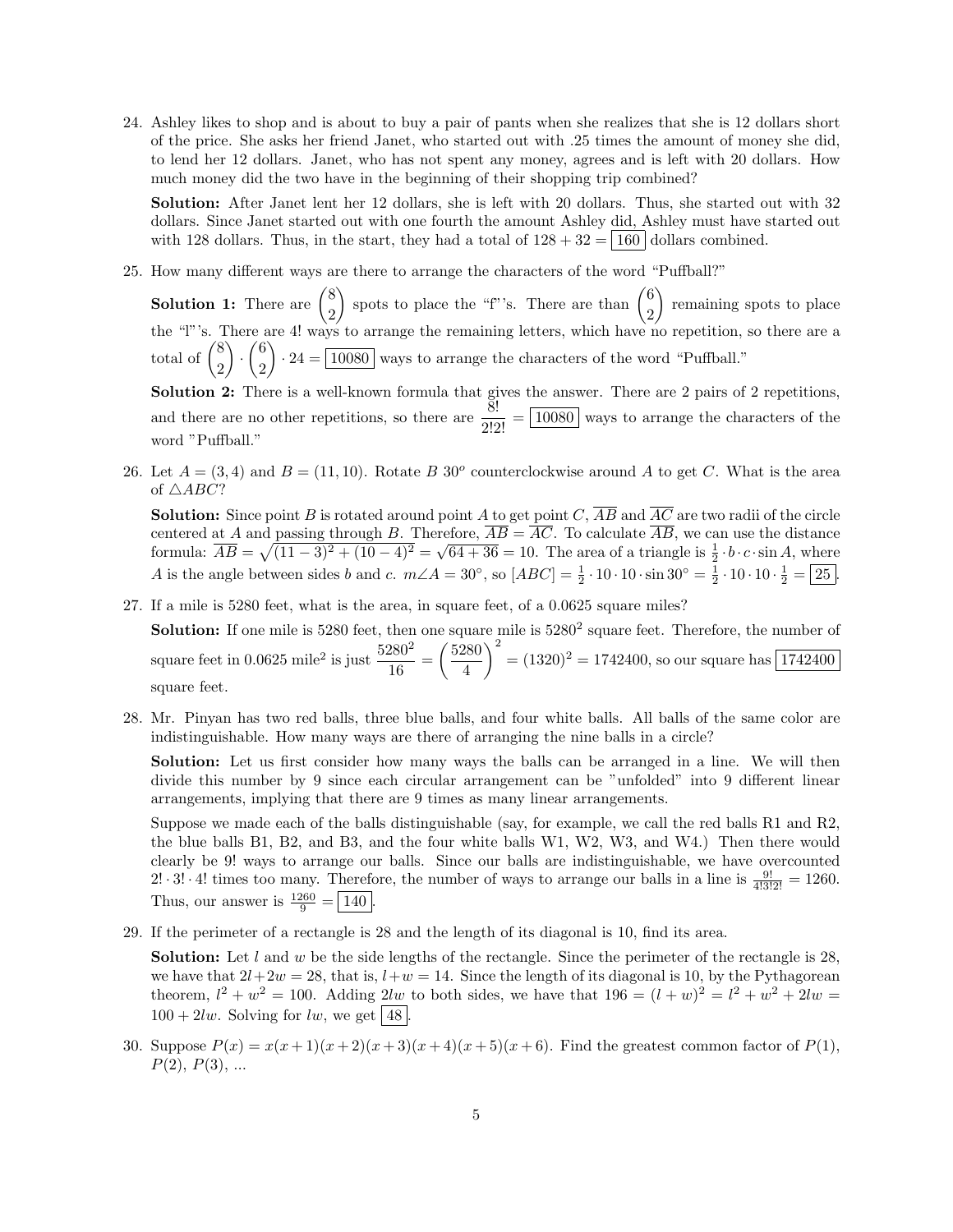**Solution:** Let  $d = \gcd(P(1), P(2), ...)$ . Since  $P(1) = 7! = 5040$ , we get that  $d \le 5040$ . However,  $P(n) = 7! {n \choose 7}$ . Since  $\binom{n}{7}$  is always an integer, we get that  $gcd(P(1), P(2), ...) \ge 7! = 5040$ , so  $d \ge 5040$ . Therefore,  $d = 5040$ , so our answer is  $\boxed{5040}$ 

31. Find the integer x that satisfies  $x^3 - 3x^2 + 3x + 124 = 0$ .

Solution: Observe that the first few coefficients of our polynomial greatly resemble the coefficients of the binomial expansion of  $(x-1)^3$ . Indeed,  $(x-1)^3 = x^3 - 3x^2 + 3x - 1$ . Thus,  $x^3 - 3x^2 + 3x + 124 = 0$ may be written as  $(x - 1)^3 = -125$ . Thus, since x is real, we have  $x - 1 = -5$ , so  $x = -4$ .

32. When evaluated, the difference  $2^{10} - 2^9$  can be expressed in the form  $a^b$ , where a and b are integers and a is a prime number. If i is the square root of  $-1$ , what is  $i^{-b^a}$ ?

**Solution:**  $2^{10} - 2^9 = 2(2^9) - 2^9 = 2^9 + 2^9 - 2^9 = 2^9$ . Thus,  $a = 2$  and  $b = 9$ . Hence,  $i^{-b^a} = i^{-9^2} = i^{-81}$ . Since  $i^4 = 1$ , we have  $i^{-81} = i^{-81} \cdot (i^4)^{21} = i^{-81+84} = i^3 = |-i|$ .

33. Find the number of positive integer solutions to the equation  $2x + 3y = 101$ .

**Solution:** If  $3y = 101-2x$ , we see that  $3|101-2x \to 3|2x-101 \to 3|2x-101-99 \to 3|2x-2 \to 3|x-1$ . Furthermore, if  $3|x-1$ , we have that  $y = \frac{101-2x}{3} = 33 - 2\left(\frac{x-1}{3}\right)$  is an integer. Thus, a necessary and sufficient condition for x to be a solution to this equation is  $3|x-1$ . Furthermore,  $2x < 101$ , so  $x \le 50$ . Therefore,  $x = 1, x = 4, \ldots, x = 46, x = 49$  give us our solutions. There are therefore 17 solutions.

34. In Zhuland, quarters have radius 5 cm and dimes have radius 1 cm. If I drop a dime onto a quarter such that its center lies in the interior of the quarter (with every point in the interior having equal probability of being chosen), find the probability that the dime lies entirely within the quarter.

Solution: The dime lies entirely within the quarter if and only if the center of the dime lies within a circle of radius of 4 concentric with the quarter. The area of this region is  $16\pi$ , and the area of our 16 .

whole quarter is 
$$
25\pi
$$
, so our answer is  $\frac{10}{25}$ 

35. If  $f(x) = x^3 + ax^2 + bx + c$ ,  $f(1) = 34$ , and  $f(4) = 100$ , find  $f(3) - f(2)$ .

**Solution:**  $f(4) = 100$  implies that  $64+16a+4b+c = 100$ , and  $f(1) = 34$  implies that  $1+a+b+c = 34$ . In other words,  $16a + 4b + c = 36$ , and  $a + b + c = 33$ . Subtracting the second equation from the first gives us  $15a + 3b = 3$ , or  $5a + b = 1$ .  $f(3) - f(2) = (27 + 9a + 3b + c) - (8 + 4a + 2b + c) = 19 + 5a + b$ . But  $5a + b = 1$ , so our final answer is  $\boxed{20}$ 

36. While reading a 123-paged book, Amanda decided to count the page numbers. How many times did the digit 3 show up in the page numbers?

Solution: For the numbers from 1 through 99, 3 shows up in the units place 10 times and in the tens place 10 times. For the numbers from 101 through 123, 3 shows up 3 times in the units place, and 0 times in the tens and hundreds places, giving a total answer of  $20 + 3 = 23$ .

37. Consider the unit sphere (a sphere with radius 1) centered at the origin. Find the shortest possible distance between a point on the unit sphere and the point  $(3, 4, 5)$ .

**Solution:** Let O be the origin, let P be the point  $(3, 4, 5)$ , and let Q be an arbitrary point on the surface of the sphere. We wish to minimize QP.

By the triangle inequality,  $OQ + QP \ge OP$ . Since Q lies on the surface of the sphere,  $OQ = 1$ . Also, By the triangle inequality,  $OQ + QP \ge OP$ . Since Q lies on the surface of the sphere,  $OQ = 1$ . Also,<br>by the distance formula,  $OQ = \sqrt{3^2 + 4^2 + 5^2} = 5\sqrt{2}$ . It follows that  $OQ \ge 5\sqrt{2} - 1$ . The distaince  $5\sqrt{2}-1$  is attainable when O, Q, and P are collinear, i.e., when Q is the intersection point of the sphere and line  $OP$ . Thus, our minimum possible distance is  $5$  $\frac{1}{\sqrt{2}}$  $2 - 1$  .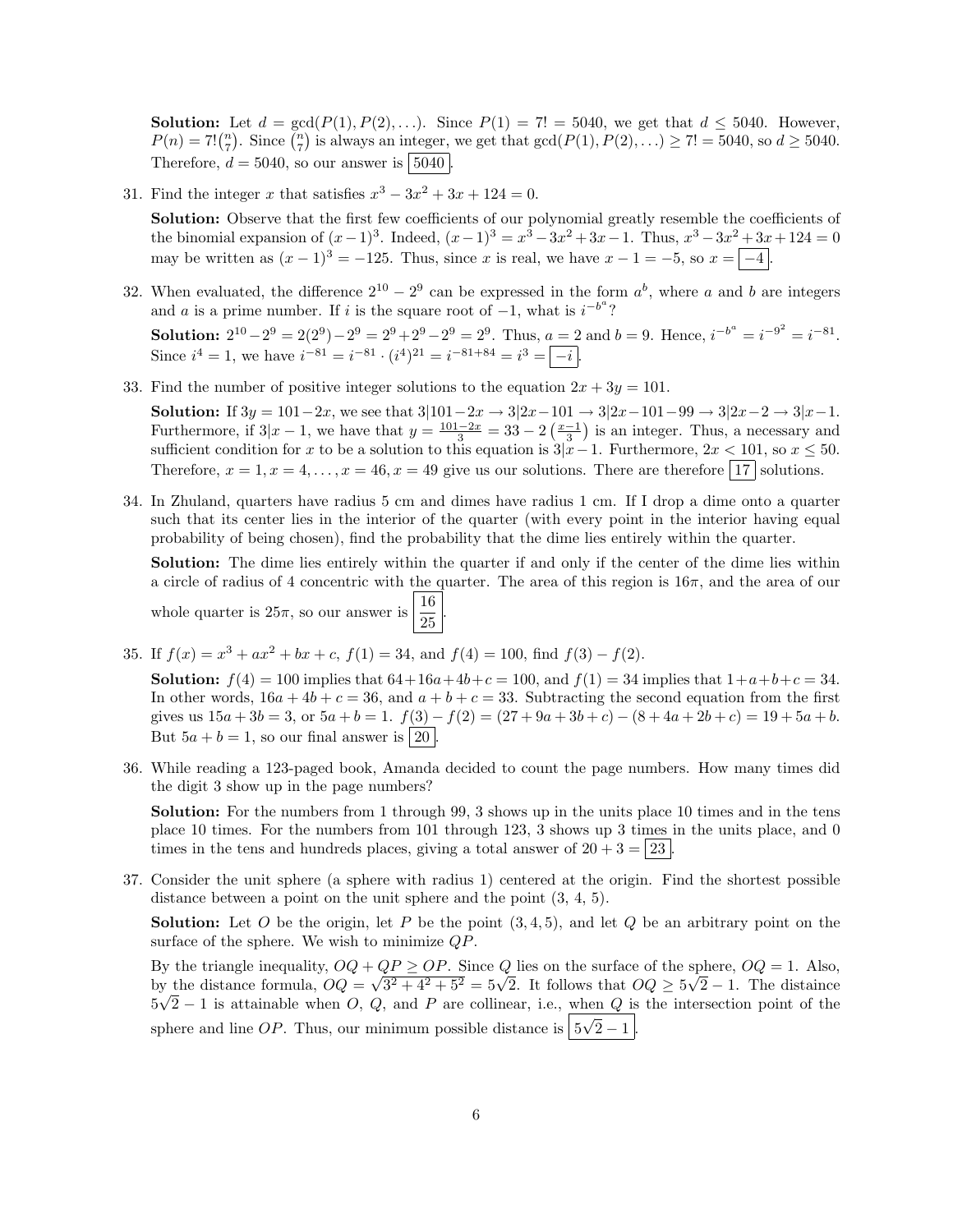38. If a circle intersects the x-axis at points  $(6, 0)$ , and  $(8, 0)$ , and goes through the point  $(3, 2)$ , find the radius of the circle.

**Solution:** Let our circle have equation  $(x - h)^2 + (y - k)^2 = r^2$ . We are given that the points  $(6, 0)$ ,  $(8, 0)$ , and  $(3, 2)$  lie on our circle. Substituting the first two coordinates into our equation, we see that  $(6-h)^2 + k^2 = r^2$  and  $(8-h)^2 + k^2 = r^2$ . Subtracting these two equations, we get that  $(8-h)^2 = (6-h)^2$ . Since  $8-h \neq 6-h$ ,  $8-h = h-6$ , so  $h = 7$ . Our first equation therefore reduces to  $k^2 + 1 = r^2$ . Substituting  $(3, 2)$  into our equation yields  $(3 - 7)^2 + (2 - k)^2 = r^2$ , or  $16 + 4 - 4k + k^2 = r^2$ . Since  $r^2 = k^2 + 1$ , we see that  $k^2 + 1 = k^2 - 4k + 20$ , so  $4k = 19$ , so  $k = \frac{19}{4}$ .

.

Thus, 
$$
r = \sqrt{1 + k^2} = \sqrt{1 + \frac{361}{16}} = \sqrt{\frac{377}{16}} = \boxed{\frac{\sqrt{377}}{4}}
$$

39. Michael, Alex, and Kelvin are writing a fantasy book for JP. Working at a constant rate, they can write the entire book in 196 days, 98 days, and 49 days, respectively. How many days will it take for them to finish writing the book if they work together?

**Solution:** Michael, Alex, and Kelvin can write  $\frac{1}{196}$ ,  $\frac{1}{98}$ , and  $\frac{1}{49}$  of the book, respectively, in one day. Therefore, in any day,  $\frac{1}{196} + \frac{1}{98} + \frac{1}{49} = \frac{1}{28}$  of the book is completed. It will therefore take  $\boxed{28}$  days for the book to be finished.

40. At which point(s) do the parabola  $y = x^2 - 2x + 1$  and the line  $2x + y = 1$  intersect?

**Solution:** We wish to solve the simultaneous system of equations  $y = x^2 - 2x + 1$  and  $2x + y = 1$ . From our second equation, we get that  $y = 1 - 2x$ . Substituting this into our first equation, we see that  $-2x+1=x^2-2x+1$ , which implies that  $x=0$  and  $y=1$ . Since  $(0,1)$  does lie on both the line and the parabola, our answer is  $|(0, 1)|$ .

41. Let  $f(n)$  be the remainder when  $n^3$  is divided by 7. What is  $f(f(f(3)))$ ?

**Solution 1:** There are three  $f$ 's, so we simply wish to compute the remainder obtained when  $3^{3^3}$  is divided by 7 (since we're just cubing 3 three times.) In other words, we wish to find  $3^{3^{27}}$  mod 7. Now,  $3^{3^{27}} \equiv (3^3)^{3^{26}} \equiv 27^{3^{26}} \equiv (-1)^{3^6} \pmod{7}$ . But  $3^6$  is odd, so  $(-1)^{3^6} \equiv -1 \equiv 6 \pmod{7}$ , so our answer is  $|6|$ .

**Solution 2:**  $f(3)$  is the remainder when  $3^3 = 27$  is divided by 7, i.e. 6.  $f(6)$  is the remainder when  $6^3 = 216$  is divided by 7, i.e. 6. Therefore,  $f(f(f(3))) = f(f(6)) = f(6) = |6|$ .

42. A blindfolded Brian is trying to pin the tail on the donkey. He knows that the donkey, a circle with radius 2ft, is on a 5ft x 5ft poster board. It is guaranteed that tail will land on the poster board. Let  $p$  be the probability that he pins the tail on the donkey and  $q$  be the probability that he misses the donkey. What is  $p + q$ ?

Solution: The probability that Brian pins the tail on the donkey and the probability that he doesn't should add up to 100%. He can only put the pin on and the board and the board consists of areas that consist of a hit and of a miss. Any probability should add up to  $1/(100\%)$  assuming no external actions are taken to change the course of events.

43. How many integers from 1 to 1000 are multiples of 12 but not 15?

**Solution:** Suppose we have that  $12|n$  but 15  $\mu$ . The first condition tells us that  $3|n$  and  $4|n$ . The second tells us that 3  $\ln$  or 5  $\ln$ . Since 3|n, we see that 5  $\ln$ . Thus, 12|n and 15  $\ln$  iff 3|n, 4|n, and  $5 \nparallel n.$ 

We will count the number of multiples of 12 between 1 and 1000 inclusive, and then subtract from that count the number of multiples of 12 between 1 and 1000 that are also multiples of 5, i.e., the number of multiples of 60 between 1 and 1000 inclusive. However, there are just  $\lfloor \frac{1000}{12} \rfloor = 83$  multiples of 12 between 1 and 1000 inclusive, and there are just  $\lfloor \frac{1000}{60} \rfloor = 16$  multiples of 60 between 1 and 1000,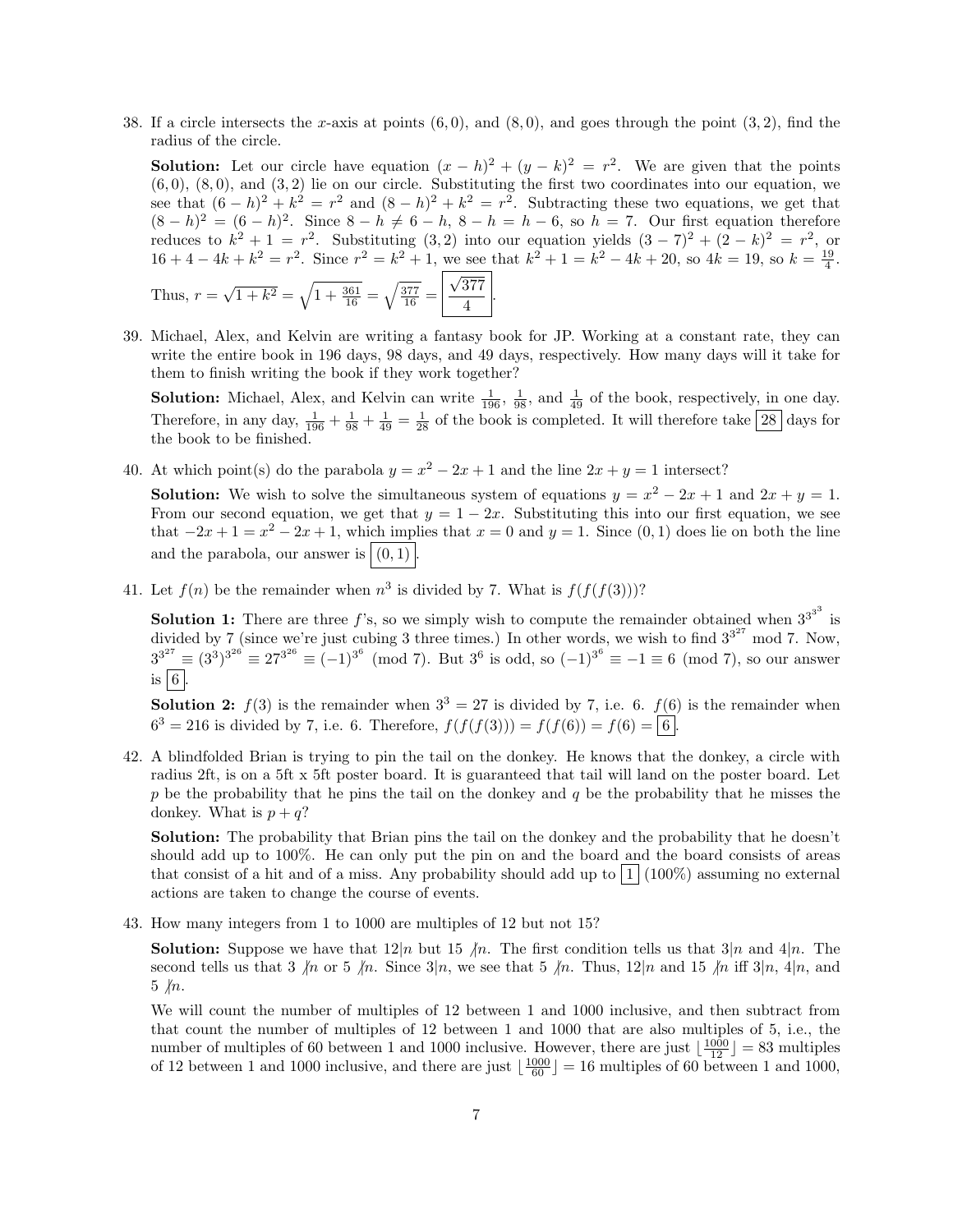inclusive. Thus, our answer is just  $83 - 16 = |67|$  integers from 1 to 1000 that are multiples of 12, but not of 15.

44. Paul built a very mathematical snowman. The snowman consisted of three spheres whose radii formed an increasing geometric sequence with common ratio  $\frac{3}{2}$ . If the volume of the top sphere was  $171\pi$  less than that of the bottom sphere and the radius of the smallest sphere can be written as  $a \sqrt[3]{\frac{b}{n}}$  (where a, c b, and c are positive integers,  $\frac{b}{c}$  $\frac{c}{c}$  is in lowest terms, and b and c do not contain any perfect cube factors other than 1), what is  $a + b + c$ ?

**Solution:** Let the top sphere have radius x. Then the middle sphere has radius  $\frac{3}{2}x$  and the largest sphere has radius  $\frac{9}{4}x$ . The volume of a sphere is  $\frac{4}{3}\pi r^3$ . Therefore, the smallest sphere has a volume of  $\frac{4}{3}\pi x^3$ , and the largest has a volume of  $\frac{243}{16}\pi x^3$ . Then we have  $\frac{4}{3}\pi x^3 + 171\pi = \frac{243}{16}$  $\frac{245}{16}\pi x^3$ . We can cancel  $\pi$  and subtract  $\frac{4}{3}x^3$  from both sides to get  $171 = \frac{243}{16}x^3 - \frac{4}{3}$  $\frac{4}{3}x^3 = \frac{665}{48}$  $\frac{303}{48}x^3$ , and solving for  $x^3$ we get  $x^3 = \frac{171 \cdot 48}{c}$  $\frac{71 \cdot 48}{665} = \frac{432}{35}$  $rac{132}{35}$ . This implies that  $x = 6\sqrt[3]{\frac{2}{35}}$  $\frac{1}{35}$ , so  $a = 6$ ,  $b = 2$ , and  $c = 35$ . Then  $a + b + c = 6 + 2 + 35 = |43|$ 

- 45. A 68-digit number  $\beta$ , when written in binary (base 2), is made up of sixty-eight 1's. Find  $\log_2(1+\beta)$ . **Solution:**  $\beta = 111 \dots 11$  $\overline{68}$  $2 = 2^0 + 2^1 + \ldots + 2^{67} = 2^{68} - 1$ . Thus,  $\log_2(1 + \beta) = \log_2(2^{68}) = 68$ .
- 46. How many factors does 84 have?

**Solution 1:**  $84 = 2^2 \cdot 3^1 \cdot 7^1$ , so our answer is  $(2 + 1)(1 + 1)(1 + 1) = |12|$ . **Solution 2:** We can just list out the factors. They are  $1, 2, 3, 4, 6, 7, 12, 14, 21, 28, 42, 84,$  so there are  $|12|$  different factors.

47. Michael and Jordan are competing in a basketball duel. Mike has a  $\frac{2}{3}$  chance of winning a match and Jordan has a  $\frac{1}{3}$  chance of winning a match (no ties are allowed). What is the probability that Jordan will win in three or fewer matches if they play five matches?

Solution: There is exactly one way Jordan can win all five matches (JJJJJ), and this has a probability of  $\left(\frac{1}{2}\right)$ 3  $\bigg\}^5 = \frac{1}{24}$  $\frac{1}{243}$ . There are five ways Jordan can win four matches (JJJJM, JJJMJ, JJMJJ, JMJJJ, MJJJJ), each having a probability of  $\frac{2}{3}$  $\sqrt{1}$ 3  $\bigg\}^4 = \frac{2}{24}$  $\frac{2}{243}$ . Therefore, the probability that Jordan will win four matches is  $5 \cdot \frac{2}{34}$  $\frac{2}{243} = \frac{10}{243}$  $\frac{10}{243}$ , so the probability that Jordan wins at least four games is  $\frac{1}{243} + \frac{10}{243}$  $rac{16}{243}$  = 11  $\frac{11}{243}$ . The probability that the opposite will happen (i.e. that Jordan will win three or less games) is therefore  $1-\frac{11}{240}$  $rac{11}{243} = \frac{232}{243}$  $\frac{202}{243}$ . .

48. Evaluate  $1 + \frac{2}{1 + \frac{2}{1 + \frac{2}{1 + \dots}}}$  $1+\cdots$ 

> **Solution:** Let  $x = 1 + \frac{2}{1+x^2}$  $1 + \frac{2}{1 + \frac{2}{1 + \dots}}$ . Since  $x$  is also the denominator of the fraction, we substitute x for that, resulting in  $x = 1 + \frac{2}{x}$  $\frac{z}{x}$ . Multiply both sides by x to clear the denominator, resulting in